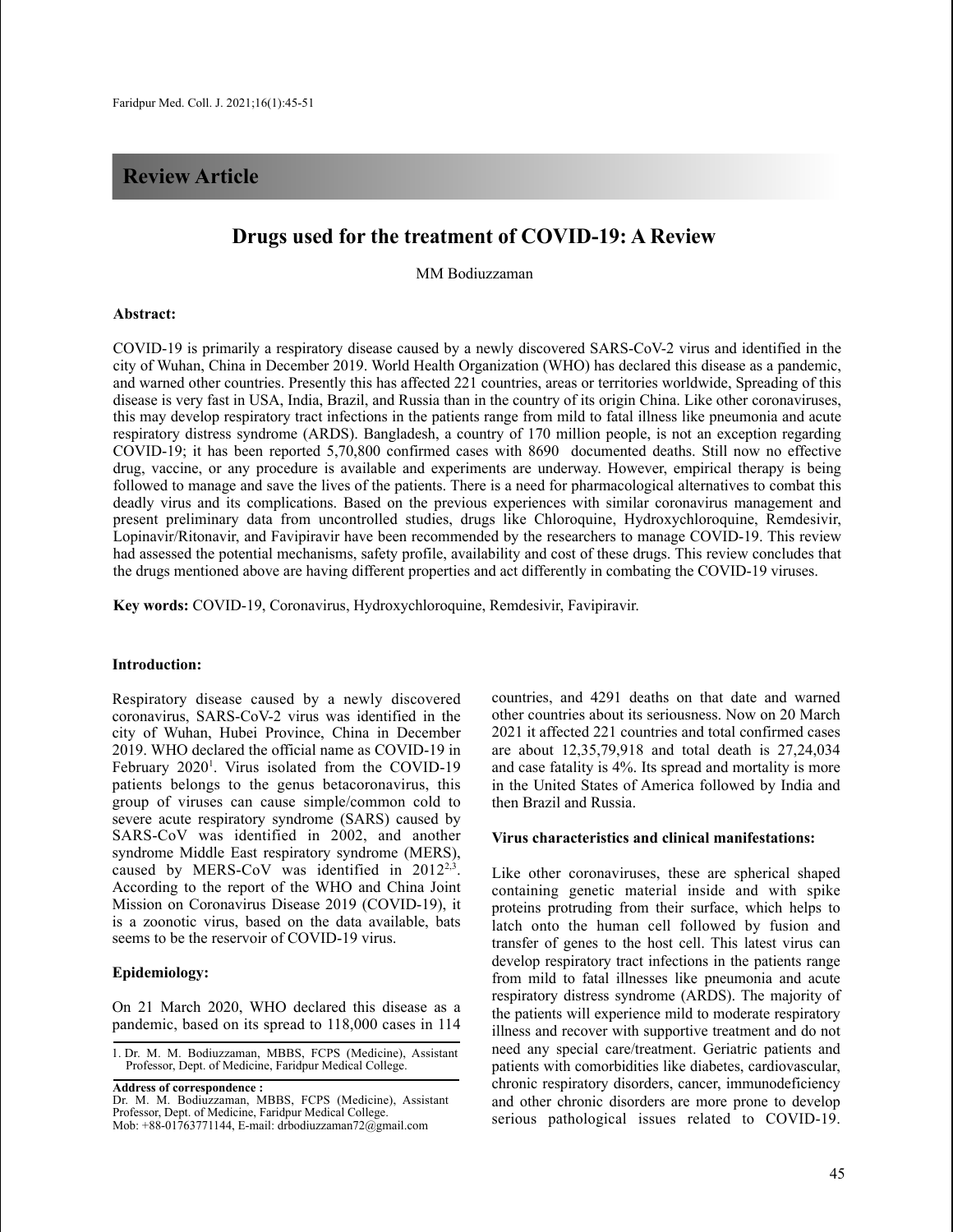Symptoms may appear after 2-14 days of infection, which includes fever, cough, shortness of breath, persistent pain or pressure in the chest, new confusion or inability to arouse and bluish lips or face, also associated with mental and neurological manifestations, including delirium or encephalopathy, agitation, stroke, meningo-encephalitis, impaired sense of smell or taste, anxiety, depression and sleep problems. Unfortunately, three types of extra pulmonary complications were reported by the COVID-19 patients, includes liver injury, fulminant myocarditis and acute kidney injury<sup>4,5</sup>.

### **Pharmacological agents recommended for SARS and SARS-CoV-2 management:**

The exact effective drug, vaccine, or any therapeutic procedure is not available and experiments are underway. However, empiric therapy is being practiced to manage and safe the life of the patient with the known antivirals, antibiotics, corticosteroids, biological and traditional preparations, either alone or in combination based on the patient's condition. As SARS-CoV-2 virus belongs to the SARS-CoV and Middle East respiratory syndrome CoV(MERS-CoV), prescribers are administering the drugs which have shown some promising results in managing similar viral infections<sup>5</sup>.

Healthcare systems of different countries have suggested few drugs based on the preliminary data obtained through uncontrolled studies: National Health Commission of the People's Republic of China has recommended favipiravir, chloroquine phosphate, plasma transfusion therapy, remdesivir, and traditional Chinese medicine<sup>6</sup>. The Indian Council of Medical Research (ICMR), New Delhi, has recommended hydroxychloroquine for empirical use for prophylactic purposes in asymptomatic healthcare workers and household contacts of laboratory confirmed patients<sup>7</sup>.

According to the guidelines given by the Government of India, Ministry of Health & Family Welfare, Directorate General of Health Services [Emergency Medical Relief (EMR) Division], lopinavir/ritonavir can be given only after proper informed expressed consent from the patient and ensuring all necessary monitoring measures to avoid possible serious adverse reactions.

Spanish Society of Hospital Pharmacy for the management of antiviral treatment in the new coronavirus SARS-CoV-2 disease COVID-19 guidelines has recommended lopinavir/ritonavir, lopinavir/ritonavir (oral) + interferon alfa-2B and beta-1B, remdesivir, hydroxychloroquine, chloroquine, darunavir/cobicistat, tocilizumab<sup>8</sup>.

There are no US Food and Drug Administration (FDA) approved drugs specifically for the treatment of patients with COVID-19. Centers for Disease Control and Prevention have provided information about the currently recommended drugs in the United States i.e. chloroquine, hydroxychloroquine, remdesivir, and lopinavir/ritonavir<sup>9,10</sup>.

To date, the Emergency Use Authorization (EUA) authority of the US FDA has issued 2 therapeutic for combating this pandemic: On 28.03.2020, FDA has issued first Emergency Use Authorization (EUA) for the use of hydroxychloroquine sulfate and chloroquine sulfate in certain adolescent and adult hospitalized patients weigh 50kg or more with COVID-19 when a clinical trial is not available or feasible. They also instructed that the prescribers should use the stock supplied from the Strategic National Stockpile. And on 01.05.2020, FDA issued the second EUA for remdesivir to treat severe COVID-19 in both adult and children<sup>7,8</sup>.

In Bangladesh , Disease control division of Directorate General of Health Services also prepare a National Guideline for management of Covid-19 with recommendation of following drugs, like Remdesivir, Favipiravir and Tocilizumab.

With this review, few evidence for considering these drugs for managing COVID-19 were assessed through the evaluation of possible mechanism, safety profile, and availability with a note on the cost.

## **Pharmacological and clinical aspects of important SARS-COV-2 therapeutic agents**

**1. Favipiravir:** Favipiravir an oral antiviral drug was approved in Japan for influenza infection in 2014. It has also been used for treatment of Ebola virus infection. It acts by direct inhibition of viral replication and transcription through misincorporation in nascent vRNA (viral ribonucleic acid), or by binding to conserved polymerase domains, preventing incorporation of nucleotides for vRNA replication and transcription<sup>6</sup>.

1.1. Preclinical evidence: According to the Madelain V et al <sup>7</sup> nonhuman primate (NHP) model study, favipiravir was found to have adaptive immune response in viral clearance, and can become a treatment option for other emerging viral diseases. Other studies have also reported that favipiravir acts by inhibiting RNA dependent RNA polymerase (RdRp) by converting into its active metabolite (favipiravir ribofuranosyl-5'-triphosphate (RTP)) in cells and is recognized as a substrate by viral RNA polymerase. As SARS-CoV-2, is an RNA virus, this drug might be one of the options for treating COVID-19<sup>8,9</sup>.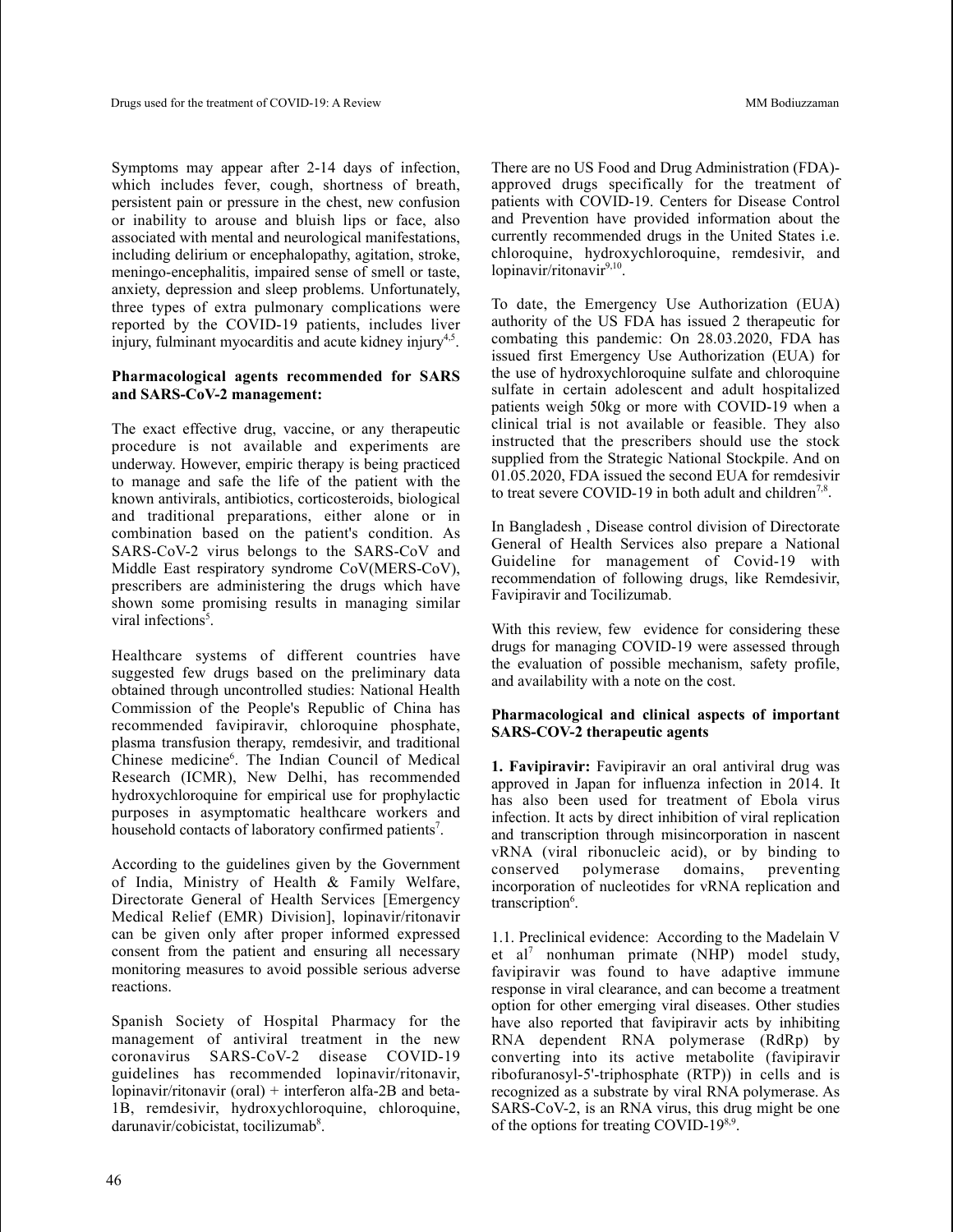1.2. Clinical evidence: National Medical Products Administration of China has included this drug in the potential treatments for COVID-19. The clinical evidence on the efficacy of this drug was observed in the clinical trial conducted by the third People's Hospital of Shenzhen in Guangdong province, where favipiravir group patients' (n=35) laboratory tests shown negative for COVID 19 after 4 days of treatment, whereas other group patients took 11 days for the same.

In an open-label non-randomized control study conducted by Q Cai et al<sup>10</sup>, favipiravir (FPV)  $1600mg$ twice daily as a loading dose and 600mg twice daily plus interferon (IFN)- $\alpha$  5 million U twice daily by aerosol inhalation were administered to 35 patients with a median age of 43 (35.5-59) years. In another group lopinavir 400mg/ritonavir 100mg (RTV) twice daily plus IFN- $\alpha$  5 million U twice daily by aerosol inhalation were given in 45 patients {median age was 49 (36-61) years}. They observed a shorter viral clearance time and significant improvement in chest imaging in FPV group with few ADRs. Preliminary results of another comparative study conducted in Wuhan, China, with 120 COVID-19 patients have also supported the efficacy of favipiravir and they also stated that administration of favipiravir tablet is easier.

The Bangladesh Society of Medicine (BSM) concluded from a recent study "Study on safety and efficacy for Covid -19" that Favipiravir evidences clear cut safety and effectivity against Covid -19. They studied on 50 positive patients, after 4 days with favipiravir treatment 48% patients were RT-PCR negative for Covid -19 and at the  $10^{th}$  day the result was negative by 96%.

1.3. Adverse drug reactions (ADR), cost and availability: According to the data obtained from the Uppsala Monitoring Centre (UMC)-Global adverse reactions reporting system as on 22.05.2020 only 24 ADRs were reported. The cost of the drug is not found with our extensive search and the global commercial availability of this drug is very less. In Bangladesh it is about 150 USD needed per course of treatment and available throughout the country.

**2. Chloroquine (CQ):** Chloroquine is approved for the prophylaxis and treatment of malaria, to treat extraintestinal amebiasis and chloroquine is also used off label for the treatment of various rheumatic diseases, as well as treatment and prophylaxis of Zika virus11. As per the Emergency Use Authorization (EUA) of US FDA unapproved use of this drug in COVID-19 patients.

2.1. Preclinical evidence: Preclinical data from various studies has confirmed the role of chloroquine in controlling the human coronavirus infection through different mechanisms, which includes; through protease inhibition in SARSCoV; inhibition of sialic acid biosynthesis; inhibition of HCoV-OC43 replication in HRT-18 cells by chloroquine in newborn mice; the

activation of p38 mitogen-activated protein kinase (MAPK) and extracellular signal-regulated kinase (ERK) in human coronavirus 229E infection in human epithelial lung cells; Inhibition of viral spread in cell culture through endosomal pH rise and interfering with terminal glycosylation of angiotensin-converting enzyme 2 receptor; Inhibition of the replication of SARS-CoV in Vero E6 cells $^{12-16}$ .

2.2. Clinical evidence: Chloroquine phosphate tablet 500mg 12 hourly for 10 days might have benefits in controlling the novel coronavirus pneumonia irrespective of their severity<sup>17</sup>. In other studies conducted on COVID-19 patients, researchers have found the superiority of chloroquine over other therapy in terms of both efficacy and safety in reducing the exacerbation of pneumonia<sup>18</sup>. With the support of this data, Chinese government recommended chloroquine along with other therapies for the prevention and treatment of COVID-19 pneumonia.

2.3. Adverse drug reactions (ADRs), cost and availability: The American Academy of Ophthalmology stated that risk of toxicity with the usage of chloroquine/hydroxychloroquine is dose and duration dependent with the normal daily dose for less than 5 years therapy has <1% chance of retinopathy, however regular monitoring is required to prevent retinopathy<sup>12,19</sup>. A total of 6189 ADRs were reported to UMC, Sweden. Of which 1873 were skin and subcutaneous disorders, 1676 were gastrointestinal disorders, 1447 were nervous system disorders, and 738 were eye disorders. This drug is widely available and cost effective.

**3. Hydroxychloroquine (HCQ):** Hydroxychloroquine (HCQ) is an aminoquinoline. It is indicated for both the prophylaxis and treatment of uncomplicated malaria. It is also prescribed for the management of rheumatoid arthritis, chronic discoid lupus erythematosus, and systemic lupus erythematosus.

3.1. Preclinical evidence: Literature confirms that both the CQ and HCQ have similar properties and act in the same way with minor changes in their dosing schedule, researchers also said that the HCQ is their first choice in treating the SARS-CoV-2 infection, as HCQ is showing less toxicity  $(-40\%)$  in animals than chloroquine<sup>20</sup>.

An in-vitro study conducted by Yao X et al<sup>21</sup> using SARS-CoV-2 infected Vero cells, concluded that the HCQ  $(EC50=0.72\mu M)$  at an oral loading dose of 400mg 12th hourly, followed by 200mg twice daily for 4 days is better than chloroquine ( $E\overline{C}50\mu$ m=5.47 $\mu$ M)  $500$ mg  $12<sup>th</sup>$  hourly for 5 days for treating SARS-CoV-2 infection, they also quoted that, the immunomodulatory effects of these two drugs can suppress the raised immune factors (cytokines IL-6 and IL-10) as an immune response to SARS-CoV-2 virus and prevents the complications.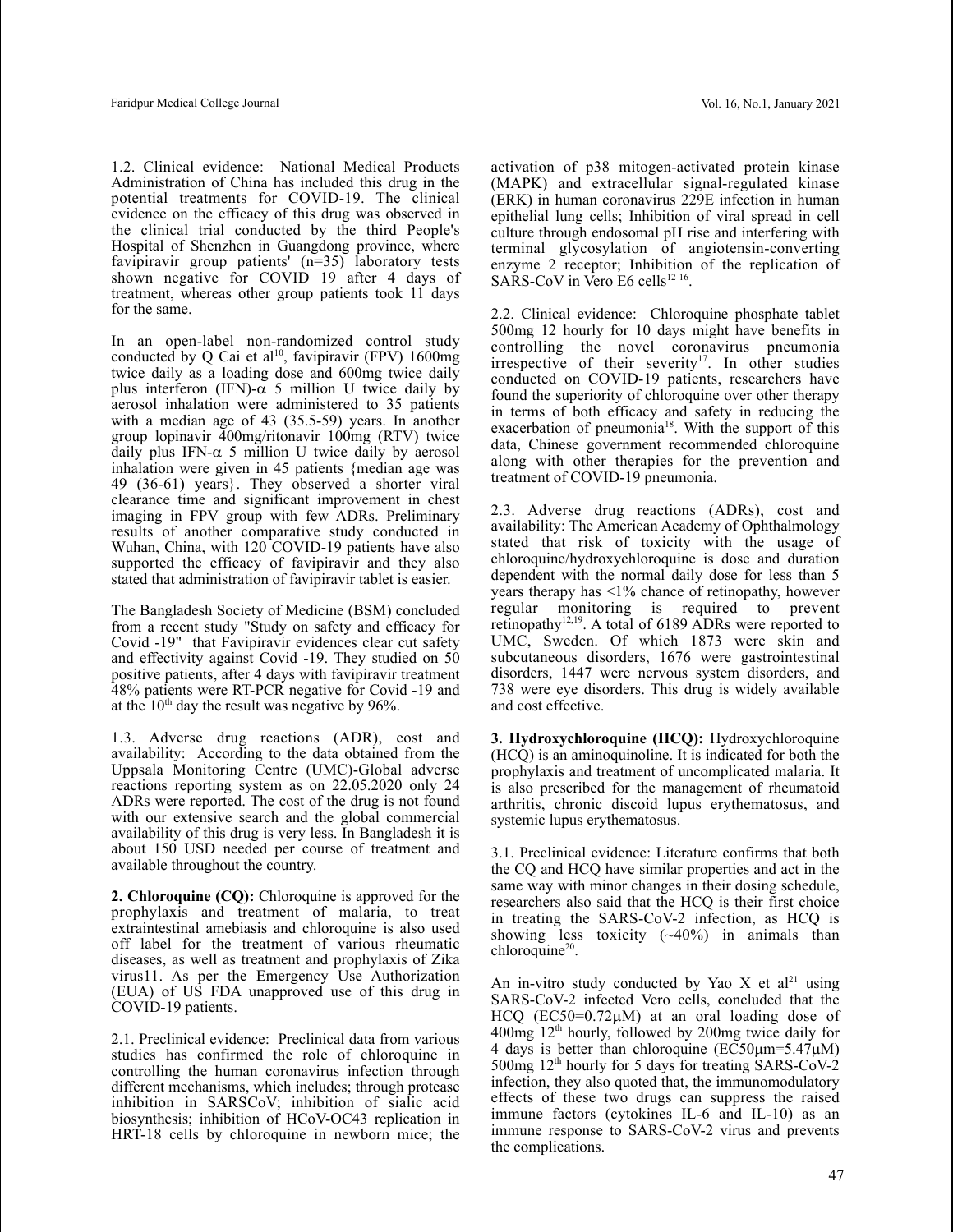Christophe B et al<sup>22</sup> studied the antiviral activity of ferroquine (FQ) derivatives, hydroxychloroquine, and chloroquine in viruses infecting vero cell cultures where they found the better inhibitory activity of hydroxychloroquine than chloroquine (CQ).

3.2. Clinical evidence: The revised advisory report of the Joint Monitoring Group under the Chairmanship of DGHS on the safety and efficacy of prophylactic use of Hydroxychloroquine (HCQ) in India has drawn the following conclusions from the clinical studies:

-A significant dose-response relationship was observed between the number of prophylactic doses taken and frequency of occurrence of SARSCoV-2 infection in symptomatic healthcare workers. The probability of SARSCoV-2 infection in healthcare workers who have taken the prophylactic HCQ was less when compared to those who have not taken. Another study conducted at AIIMS, New Delhi on prophylaxis HCQ (median 6 weeks of follow up) had reported the lower incidence of this infection in healthcare workers. They have also assessed the safety of HCQ prophylaxis among 1323 healthcare workers and found mild adverse effects such as nausea (8.9%), abdominal pain (7.3%), vomiting (1.5%), hypoglycemia (1.7%) and cardio-vascular effects  $(1.9\%)$ . Mehra MR et al<sup>23</sup> have analyzed the multinational registry of 96,032 of COVID-19 inpatients who were admitted during December 20, 2019 to April 14, 2020. A total of 14,888 patients received hydroxychloroquine or/and chloroquine with or without a macrolide along with other treatments. Authors have not found the any evidence of benefit with these drugs, in-spite they noted the risk of ventricular arrhythmias and a greater hazard for in-hospital death with COVID-19. Results of this analysis suggested not to use these drug regimens without clinical evidence.

3.3. Adverse drug reactions (ADRs), cost and availability: The risk of toxicity with the usage of HCQ is dose and duration dependent. With a normal daily dose for less than 5 years therapy has a  $\leq 1\%$ chance of retinopathy. They recommend a maximum daily dose, which can lead to this toxicity is  $\leq 5.0$ mg/kg for HCQ, but with CQ damage may occur at  $\leq$  2.3mg/kg weight. But, the duration of the therapy may not be longer in controlling COVID-19, so there is a less possibility of developing retinopathy<sup>19</sup>. No significant elevation of liver enzymes and Liver injury with the HCQ is rare in normal individuals but, it may alter the metabolism of co-administered drugs. This drug is also cost effective and widely available.

**4. Combination of HCQ with azithromycin:** Philippe Gautret et  $al^{24}$  have studied the efficacy of HCQ in combination with azithromycin confirmed COVID-19 patients received 600mg of hydroxychloroquine daily

and depending on their clinical presentation, azithromycin was added to the treatment. A significant reduction of the viral load was observed on day 6 when compared to controls. They concluded that hydroxychloroquine treatment had significantly reduced the viral load in COVID-19 patients and its effect was synergized with azithromycin.

Researchers are investigating the efficacy of this combination in various countries with or without other drugs. Muhammad AR Bhuyan et al<sup>25</sup> have studied the efficacy of combination of HCQ with azithromycin in 33 confirmed cases in a Medical college hospital with the doses of Hydroxychloroquine 400 mg, twice daily on first day, followed by 200 mg, thrice daily from day 2 to 10 and Azythromycin 500 mg on first day, followed by 250 mg daily for 4 days. The patients received hydroxychloroquine and azythromycin and 30 out of 33 patients recovered within a mean period of 14 days. Out of 33 patients, 30 patients were discharged after being negative for SARS-CoV-2 for two times, 24 hours apart. There have been only one mortality and only two referrals.

5. Remdesivir: Remdesivir, or GS-5734, is an investigational adenosine triphosphate analog and used in the treatment for Ebola and coronavirus infections. Remdesivir shuts down viral replication by inhibiting a key viral enzyme, the RNA-dependent RNA polymerase. Based on the preclinical data and preliminary evidence on speedy recovery in clinical trials, on 1<sup>st</sup> May 2020, Food and Drug Administration (FDA) issued the EUA for its emergency use for the treatment of hospitalized COVID-19 patients.

5.1. Preclinical evidence: Preclinical studies conducted by researchers have demonstrated the antiviral activity through various mechanisms against coronaviruses like MERS and SARS, which are structurally similar to SARS-CoV-2. Dong L et  $al^8$  reported that the remdesivir is a nucleoside analogue with potential and broad-spectrum antiviral activity. Wang M et al<sup>1</sup> concluded that remdesivir acts through incorporation into nascent viral RNA chains and results in premature termination at a stage post virus entry in RNA viruses including SARS/MERSCoV. In 2020, Timothy P S et al <sup>26</sup> observed a potent inhibition in MERS-CoV replication with EC50 of  $0.09\mu$ M, with no observable cytotoxicity up to  $10\mu$ M in primary human lung epithelial cell cultures. Lo M K et al<sup>27</sup> have also reported the efficacy of remdesivir in a variety of viruses including coronaviruses. Elfiky A et al<sup>28</sup> stated that remdesivir along with other antiviral binds to the new coronavirus strain RdRp tightly rather than the polymerase. They also suggest GTP as one of the targets in inhibiting SARS-CoV-2.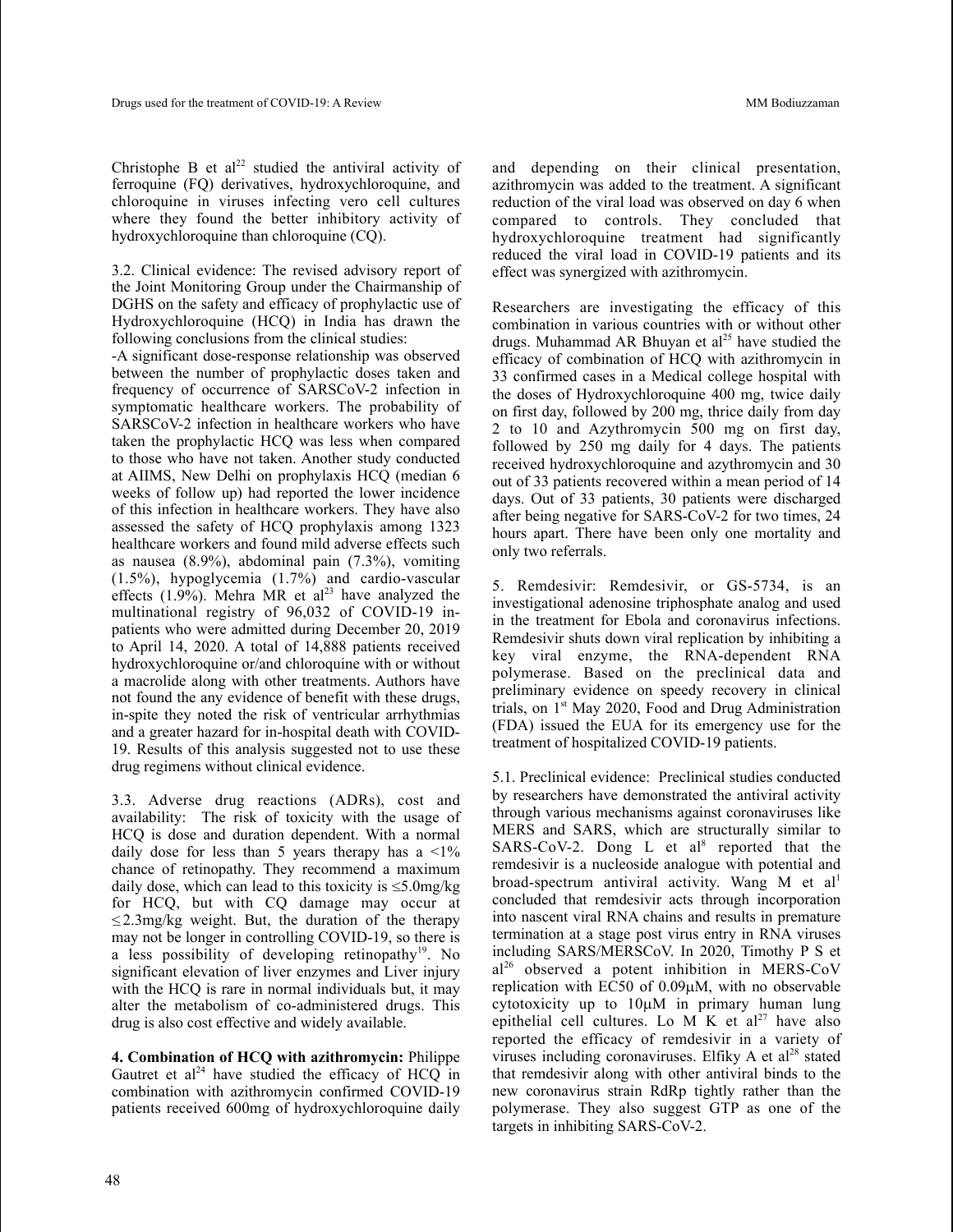5.2. Clinical evidence: Holshue M L et al<sup>29</sup> have reported the first case of a 35-year-old man who was confirmed with novel COVID-19. Intravenous remdesivir was initiated from the evening of day 7, as the patient's condition was worsen and continued till the discharge day. On  $11<sup>th</sup>$  day the viral loads were decreased in respiratory fluid specimens and on the  $12<sup>th</sup>$ day, specimen tested negative for 2019-nCoV and the patient's clinical condition improved. And no adverse events were observed in association with the remdesivir infusion. They also mentioned the need for extensive clinical investigation on the usage of remdesivir. A randomized, double-blind, placebo-controlled, multicentre trial at ten hospitals in Hubei, China on 237 COVID 19 patients, Remdesivir in a dose of 200mg on day 1 followed by 100mg on days 2-10 in single daily infusions was given in158 patients and remaining received placebo. The non-statistical significant clinical improvement at a faster time was observed with remdesivir.

5.3. Adverse drug reactions, cost and availability: A total of 74 ADRs were reported to UMC, Sweden of which, majority were related to the investigations (28), followed by renal and urinary disorders (14), skin and subcutaneous tissue disorders (14), infections and infestations (11), and respiratory, thoracic and mediastinal disorders (9). The cost of the remdesivir 1mg is USD 220 and 5mg USD 550. As of now, this drug is not widely available globally.

6. Lopinavir-ritonavir: Lopinavir and low dose of ritonavir are antiretroviral protease inhibitors; together they work effectively in the treatment of HIV infection, in the year 2000 this combination was released by Abbott under the brand name Kaletra. The metabolism of lopinavir is inhibited by ritonavir and enhances the half-life and antiviral activity.

6.1. Preclinical evidence: Chymotrypsin-like protease (3CLpro) and a papain-like protease (PLpro) are important for the replication of SARS-CoV. These proteases are important targets for the development of antiviral drugs. In-vitro/animal studies conducted in 2020 have revealed the inability of this drug to bind to major targets like 3CLpro, PLpro, RdRp, and a comparative study between the remdesivir and lopinavir/ritonavir (LPV/RTV), and interferon-beta (IFN-b) against MERS-CoV in mice found slight reduction in viral loads and improved the pulmonary function but not reduced the viral replication or severe lung pathology<sup>26</sup>.

6.2. Clinical evidence: According to the case report published by Han W et al<sup>30</sup> this combination has shown efficacy in a 47 years old male SARSCoV-2 patient in 800/200mg dose along with, methylprednisolone 40mg (for 2 days only), recombinant human interferon

alfa-2b 10 million IU per day, patient was recovered on the  $10<sup>th</sup>$  day and tested negative for the virus and discharged. In Qione H et al<sup>31</sup> case series, lopinavir and ritonavir tablets (800/200mg daily) were given to 54 patients along with other treatments based on the severity, all the patients become negative for SARS-CoV-2 (range 4-11 treatment days). The average days of hospital stay were 9 for the recovery from the lung lesions, as well as from the clinical symptoms. Fortunately, no deaths were reported during the treatment period and authors concluded that effective treatment should include the combination of traditional Chinese and western medicine.

6.3. Adverse drug reactions (ADRs), cost and availability: A total 10,786 ADRs reported to UMC Sweden of which, the majority were related to injury, gastrointestinal disorders (3117), followed by general disorders and administration site conditions (1913), injury, poisoning and procedural complications (1544), investigations (1483) metabolism and nutrition disorders (1267), skin and subcutaneous tissue disorders (1189), nervous system disorders (1083). The cost of this drug combination is around 100-150 INR for one tablet of 400mg/200mg composition and the availability is not much.

7. Other drugs: Apart from these drugs, Ivermectin and Nitazoxanide have also shown the some evidences of becoming promising drugs for treating the COVID-19 patients.

Ivermectin is a broad spectrum anti parasitic. In 2012, it was approved for lice infestations. Preclinical studies recommend the ivermectin's anti SARS-CoV-2 activity in Vero-hSLAM cells where drug has reduced the viral RNA at 48h and impede the viral replication in Bovine herpesvirus1 (BoHV-1) through the inhibition of DNA polymerase nuclear Import. Ivermectin also inhibits the entrance of DNA polymerase UL42 into the nucleus of pseudorabies virus and itsproliferation<sup>32-34</sup>.

As on 26.05.2020, around 14 clinical trials are at the initial stage of development either in alone or combination with other drugs for COVID 19, among them majority are being conducted in combination with Nitazoxanide.

Nitazoxanide is a first line broad spectrum antiparasitic and antiviral drug and also used in influenza patients. Preclinical studies have reported the anti MERS-CoV and other coronaviruses. It acts by different mechanisms i.e. by inhibiting N protein expression of the virus; suppression of pro-inflammatory cytokines and interleukin-6 production; inhibition of the broad spectrum RNA and DNA viruses' replication. According to the review of Pepperrell T et al, a superior safety profile was observed with approved doses of nitazoxanide. They have also suggested further investigation to confirm cardiovascular, and teratogenicity effects. And opinioned the possibility of becoming a promising drug for COVID-19 $35-37$ . . <sup>49</sup>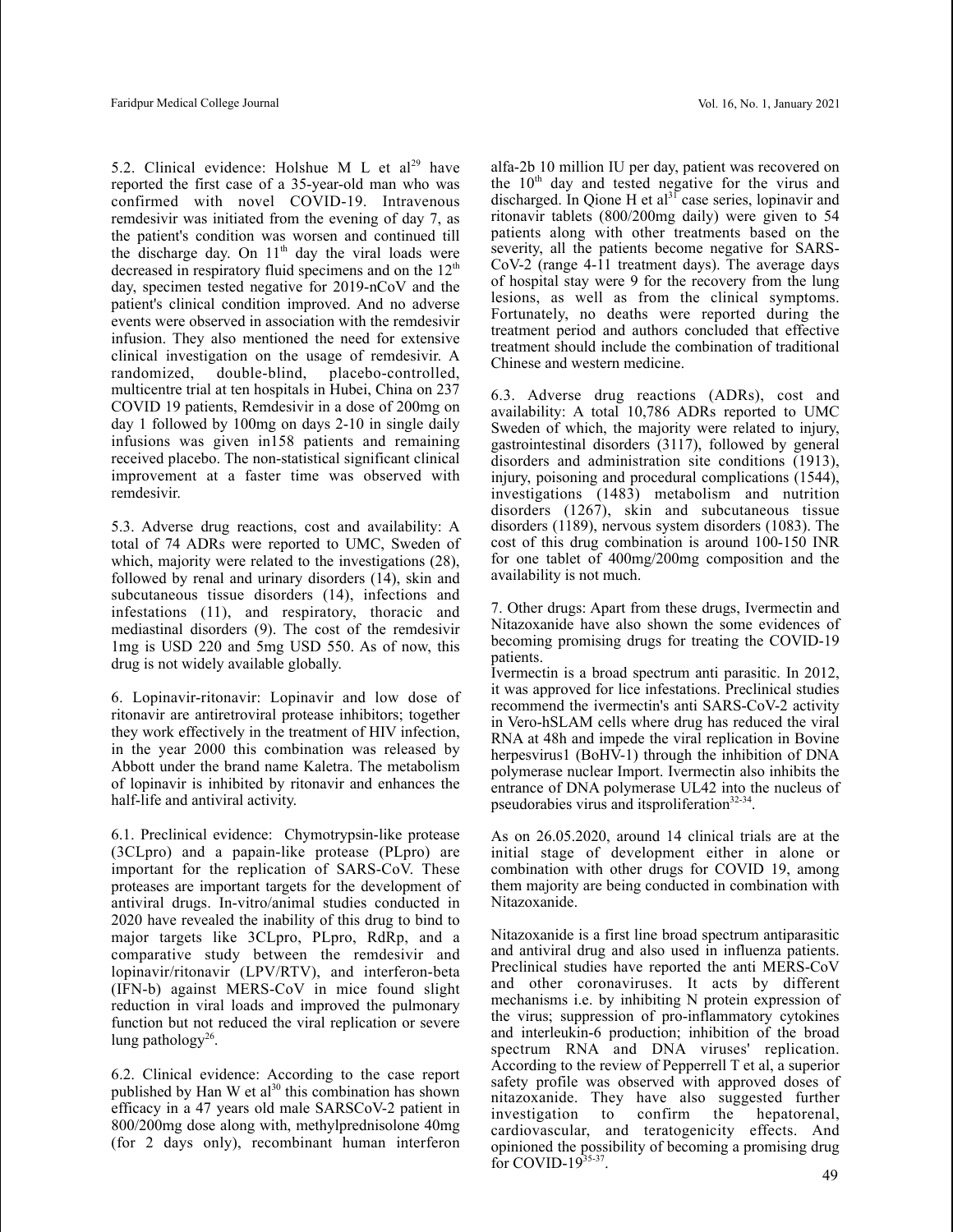### **Discussion:**

Scientists have developed 3 strategies in the development of drugs to combat this deadly virus, which includes: Testing of the existed antiviral drugs, screening of chemical libraries against the targets and knowing their properties and discovery and development of the new molecules requires the genomic and pathological characteristics of different coronaviruses. Though it is a promising strategy, it may take around 10 years to develop one promising molecule.

As COVID-19 is a pandemic disease with the high transmission rate, the best strategy is to the testing of marketed antivirals empirically and developing the specific molecules based on the outcomes. So, this review tried to find the properties of recommended molecules for the treatment of this pandemic, especially their mechanisms, efficacy and safety through preclinical and clinical literature in combating coronaviruses and similar viruses, cost, and availability.

Favipiravir has been recommended by the National Health Commission of the People's Republic of China against the SARS-COV-2 virus. It may act at two stages after the virus has entered into the host cell, i.e. inhibition of RNA-dependent RNA polymerase and inhibiting the incorporation of nucleotides for vRNA replication and transcription. Some more clinical evidence on this drug is required for considering this drug the treatment of COVID-19 either in alone or in combination with other drugs, and it is not a widely available drug globally.

Both chloroquine and hydroxychloroquine may act at different stages of the virus life cycle and interferes with the viral entry through endosomal pH rise and interfering with terminal glycosylation of ACE2 receptors, translation, proteolysis, and replication. Among these two, HCQ may be more effective than CQ. Though, the early positive clinical outcomes, less possibility of severe adverse effects, might draw the attention of the prescribers to use these drugs empirically, but latest evidences are not supporting the use of these two drugs either in alone or combination and also with or without macrolide, especially in curing the infection. But, prophylaxis use of hydroxychloroquine in Indian healthcare workers has been producing the beneficial effects with mild adverse effects.

On 22.05.2020, Ministry of Health and Family Welfare in India has reported the efficacy of prophylaxis hydroxychloroquine in healthcare workers, but WHO has announced the temporary pause of the hydroxychloroquine arm within their solidarity trial. Another promising drug is remdesivir, which acts at more than one site of viral life cycle i.e. through incorporation into nascent viral RNA chains and results in premature termination at a post virus entry stage. Interfere with RNA dependent polymerase and inhibits the replication and targeting the proofreading exoribonuclease and acts through the incorporation of the active triphosphate into viral RNA. And clinical evidence in around 15 patients has shown positive results with minimal or no adverse reactions and deaths. This drug has got US FDA emergency use authorization in COVID-19 patients and also recommended by more national healthcare organizations as a potential option against COVID-19.

Although the in-vitro data of lopinavir-ritonavir may not support its mechanism of action i.e. proteolysis, the clinical evidence suggests that it is an effective drug in combination with interferon as this combination has managed the more than 100 SARS patients with a moderate rate of ADR occurrence.

As of now, it is early to suggest ivermectin and nitazoxanide as the available data is limited to confirm the role of these drugs in COVID-19 patients and clinical trials are at initial stage.

Apart from these drugs, some other biological, chemical and traditional drugs are also showing promising results in uncontrolled studies.

### **Conclusion:**

This review concludes that the drugs mentioned above are having different properties and act differently in combating the COVID-19 viruses. No drug may be superior or inferior, however, the use of single drug may not be effective enough to control this deadly virus, so use of combination of antivirals with different mechanism of action may be more effective and at the same time their adverse events should not be underestimated.

## **References :**

- 1. Wang M, Cao R, Zhang L. Remdesivir and chloroquine effectively inhibit the recently emerged novel coronavirus (2019-nCoV) in vitro. Cell Res. 2020 Mar; 30(3):269-71.
- 2. Peeri NC, Shrestha N , Rahman MS , Zaki R, Tan Z , Bibi S , et al. The SARS, MERS and novel coronavirus (COVID-19) epidemics, the newest and biggest global health threats: what lessons have we learned? Int J Epidemiol. 2020 Jun 1; 49(3):717-26.
- 3. Meo SA , Alhowikan AM, Al-Khlaiwi T, Meo MI, Halepoto DM, Iqbal M, et al. Novel coronavirus 2019-nCoV: prevalence, biological and clinical characteristics comparison with SARS-CoV and MERS-CoV. Eur Rev Med Pharmacol Sci. 2020 Feb; 24(4): 2012 -19.